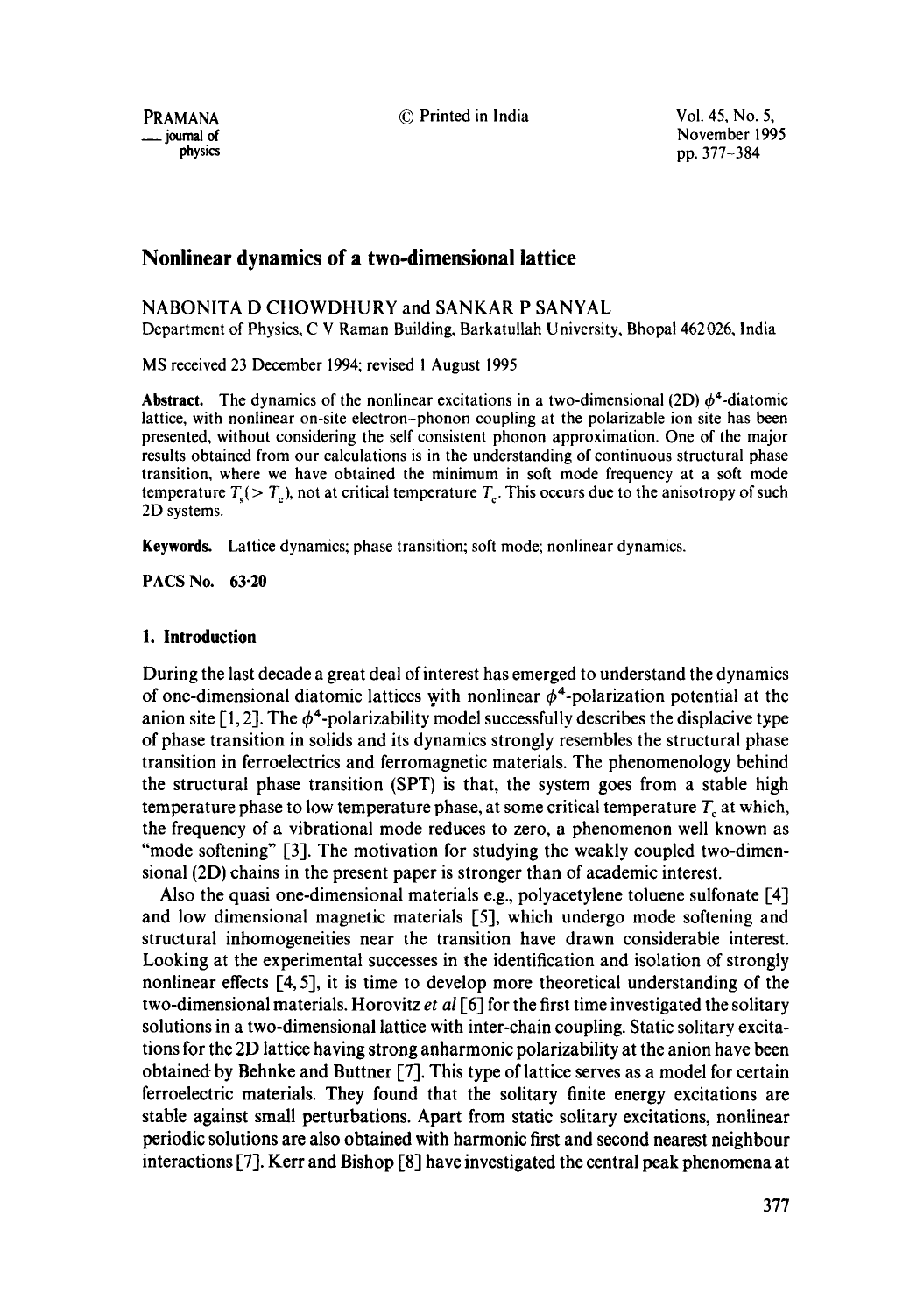*Nabonita D Chowdhury and Sankar P Sanyal* 



**Figure** I. A two-dimensional lattice with on-site nonlinear electron-phonon coupling at the polarizable ion.

SPT using computer simulation technique for a two-dimensional anharmonic lattice. They have used a model of displacive  $\phi^4$ -monoatomic chain which is coupled weakly in a 2D array with nonlinear interparticle coupling and predicted the incomplete mode softening at the transition temperature.

In the present paper we aim to investigate the dynamics of the nonlinear excitations in two-dimensional displacive diatomic lattice with an on-site fourth order anharmonic electron-phonon coupling at the polarizable ion site. Our analytical treatment differs from the previous workers [6-8], in the sense that we consider the nonlinearity in the core-shell coordinate of the polarizable ion (i.e. on-site). We have also not considered the mean field approximation for obtaining the results as reported earlier [6, 7]. We have calculated the frequency and energy of the 2D anharmonic oscillators and discussed the results in the light of the motion of domain walls in ferroelectric materials.

### 2. **Theory**

The main features of the present 2D lattice with on-site nonlinear electron-phonon interactions of fourth order at the polarizable ion site can be seen from figure 1. It consists of m linear diatomic chains along x-axis of the lattice with a highly localized fourth order core-shell coupling at the anion site and a rigid ion at the cation site. These diatomic chains are coupled by a linear nearest neighbour shell-core force constant  $(f)$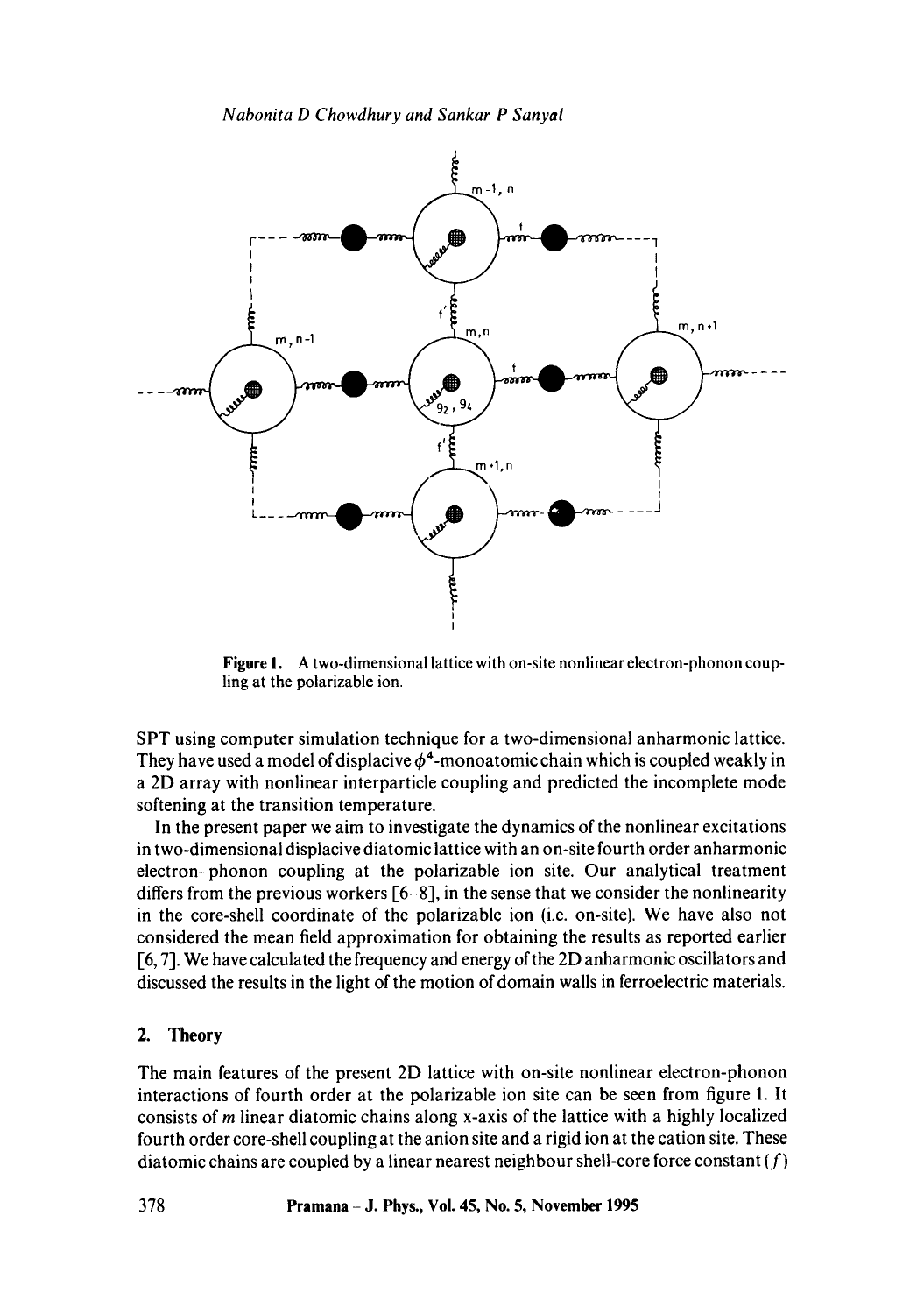#### *Nonlinear dynamics of a two-dimensional lattice*

along the x-axis and nearest neighbour shell-shell force constant  $(f')$  along the y-axis. Here the different chains are depicted by  $m$  and the different ions in the chain are counted by n. Also we assume that the strength of the coupling along the x-axis is larger in magnitude, as compared to the coupling along the y-axis. Thus it reduces to an effective one-component displacement model in a 2D diatomic lattice, resulting into weak anisotropy.

The displacement of the core of the anion at the nth position along the *in*th chain from its lattice site is denoted by  $u_1^{m,n}$ . Other displacements of the cation and shell of the anion are represented as  $u_2^{m,n}$  and  $v^{m,n}$  respectively (see figure 1). The polarization potential of the anions in 2D displacive array can be written as

$$
\phi_{\mathbf{P}} = \frac{1}{2} \sum_{m,n} \left[ g_2 (v^{m,n} - u_1^{m,n})^2 + \frac{1}{2} g_4 (v^{m,n} - u_1^{m,n})^4 \right] \tag{1}
$$

where  $g_2$  and  $g_4$  are the on-site shell-core quartic (harmonic) and biquadratic (anharmonic) force constants. Here  $g_2 \, (< 0)$  and  $g_4$ , f (both  $> 0$ ) are the parameters describing the double-well potential at  $(m, n)$ th site. This  $\phi^4$ -potential has a minima at the displacements  $w^{m,n} = \pm (-g_2/g_4)^{1/2}$  [1, 2]. The polarization potential for this displacement is obtained as  $(-g_2^2/4g_4)$ .

The Hamiltonian for the two-dimensional diatomic lattice can be written as

$$
H = \frac{1}{2} \sum_{m,n} [m_i (\dot{u}_i^{m,n})^2 + m_{ej} (\dot{v}_j^{m,n})^2]
$$
  
+ 
$$
\frac{1}{2} \sum_{m,n} [f(v^{m,n} - u_2^{m,n})^2 + f(v^{m,n} - u_2^{m,n-1})^2
$$
  
+ 
$$
f'(v^{m+1,n} - v^{m,n})^2 + f'(v^{m-1,n} - v^{m,n})^2] + \phi_P
$$
  

$$
i = 1, 2 \quad j = 1.
$$
 (2)

In order to obtain physical solutions for the 2D anisotropic lattice, the excitations are assumed to be propagating slowly in the  $x$  and  $y$  directions. Hence, it is appropriate to use the continuum limit, in which the relative shell-core displacement *w"'"*   $(= v^{m,n} - u^{m,n}_1)$  can be written as [7]

$$
w^{m,n} = w^m(x) = w(y, x)
$$
  
\n
$$
w^{m \pm 1,n} = w^{m \pm 1}(x) = w(y \pm a_2, x)
$$
  
\n
$$
w^{m,n \pm 1} = w^{m \pm 1}(x \pm a_1) = w(y, x \pm a_1)
$$
\n(3)

Similar solutions are also assumed for the displacements  $u_1^{m,n}$  and  $u_2^{m,n}$ . Here  $a_1$  and  $a_2$  are the lattice spacings in x and y directions respectively. The relative displacements of the neighbouring two polarizable ions can be expanded for small lattice spacing  $a_1$  and  $a_2$  in Taylor's series as [7]

$$
w(y, x \pm a_1) = w(y, x) \pm a_1 w_x(y, x) + \frac{a_1^2}{2} w_{xx}(y, x)
$$
 (4)

$$
w(y \pm a_2, x) = w(y, x) \pm a_2 w_y(y, x) + \frac{a_2^2}{2} w_{yy}(y, x)
$$
 (5)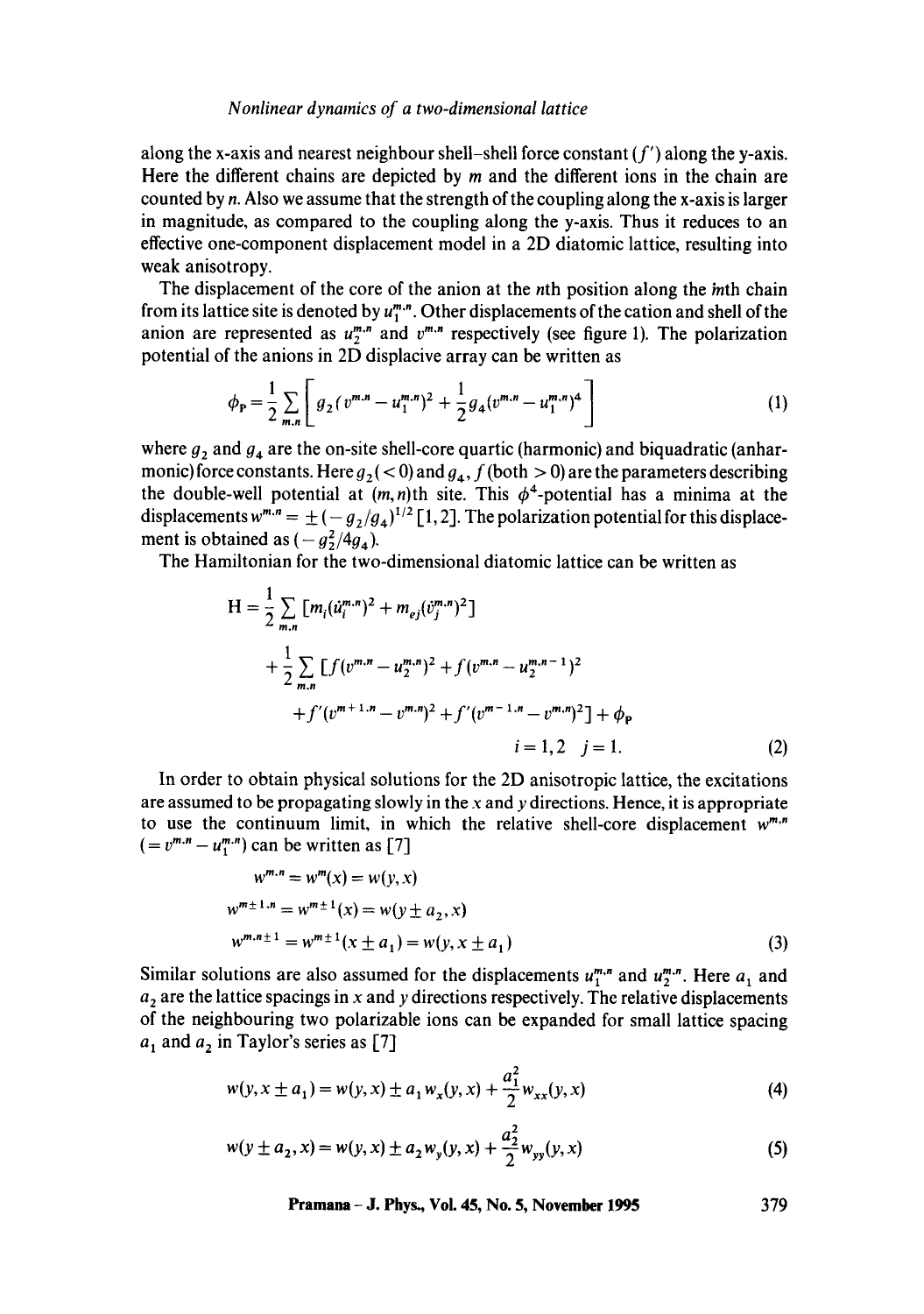where  $w_x(y, x) = (dw(y, x))/dx$  and  $w_{xx}(y, x) = (d^2 w(y, x))/dx^2$  are the first and second derivatives with respect to x. Similar expressions can also be obtained for y direction.

Using the adiabatic approximation  $(m_{ej} \sim 0)$  and the method described in [2], we have obtained a coupled nonlinear equation of motion in terms of relative core-shell coordinate of the anion as

$$
[2f + g_2 + 3g_4(w^{m,n})^2] \ddot{w}^{m,n} + [g_2 + 3g_4(w^{m+1,n})^2] \ddot{w}^{m+1,n}
$$
  
+ 
$$
[g_2 + 3g_4(w^{m-1,n})^2] \ddot{w}^{m-1,n} + 6g_4 [(\dot{w}^{m+1,n})^2 w^{m+1,n}
$$
  
+ 
$$
(\dot{w}^{m-1,n})^2 w^{m-1,n} + (\dot{w}^{m,n})^2 w^{m,n} + \frac{f}{\mu} [g_2 w^{m,n} + g_4(w^{m,n})^3]
$$
  
+ 
$$
\frac{f}{m_2} [g_2 w^{m+1,n} + g_4(w^{m+1,n})^3] + \frac{f}{m_2} [g_2 w^{m-1,n} + g_4(w^{m-1,n})^3] = 0
$$
 (6)

with

and

$$
\frac{1}{\mu} = \frac{1}{m_1} + \frac{1}{m_2}
$$
  

$$
f'(v^{m+1,n} + v^{m-1,n} - 2v^{m,n}) = g_2(w^{m+1,n} + w^{m-1,n})
$$
  

$$
+ g_4 \left[ (w^{m+1,n})^3 + (w^{m-1,n})^3 \right].
$$
 (7)

In this paper we have considered the solutions for those nonlinear excitations which are uniformly varying along y direction i.e.,  $w_y(=\frac{dw}{dy})$  is constant, and hence the second derivative  $w_{yy}$  (= $d^2w/dy^2$ ) reduces to zero. In view of this fact, the relative core-shell displacement depends linearly along y direction (i.e.,  $w = cy$ ). By using (3), (4), (5) and the above assumptions, the second order differential equation of motion (eq  $(6)$ ) reduces to

$$
(\alpha + \beta' w^2 + \frac{2}{3}\beta' a_2^2 w^2)\ddot{w} + 2\beta' \dot{w}^2 w + \frac{f}{\mu}(g_2 w + g_4 w^3) + \frac{2}{9}\beta' g_4 a_2^3 w_y^3 + \frac{2}{3}\beta' \frac{g_2}{m_2} a_2^2 w_y^2 w = 0
$$
\n(8)

where

 $\alpha = 2f + g_2$  and  $\beta' = 9g_4$ .

The method of solving such types of differential equation has been given in detail in [2]. The first integration of (8) using boundary conditions results into

$$
\dot{w}^2 = \frac{f}{27\mu} \frac{F(w)}{\left(w^2 + \frac{\alpha}{\beta'} + \frac{2}{3}a_2^2w_y^2\right)^2}
$$
\n(9)

where

$$
F(w) = w^6 + w^4 \left[ \frac{3}{2} \left( \frac{\alpha}{\beta'} + \frac{g_2}{g_4} \right) + a_2^2 w_y^2 \left( 1 + \frac{9\mu}{m_2} \right) \right] + \frac{6\mu}{m_2} a_2^3 w_y^3 w^3
$$

$$
+ \left( 3 \frac{g_2}{g_4} + \frac{9\mu}{2m_2} a_2^2 w_y \right) \left( \frac{\alpha}{\beta'} + \frac{2}{3} a_2^2 w_y^2 \right) w^2
$$

**380 Pramana - J. Phys., Vol. 45, No. 5, November 1995**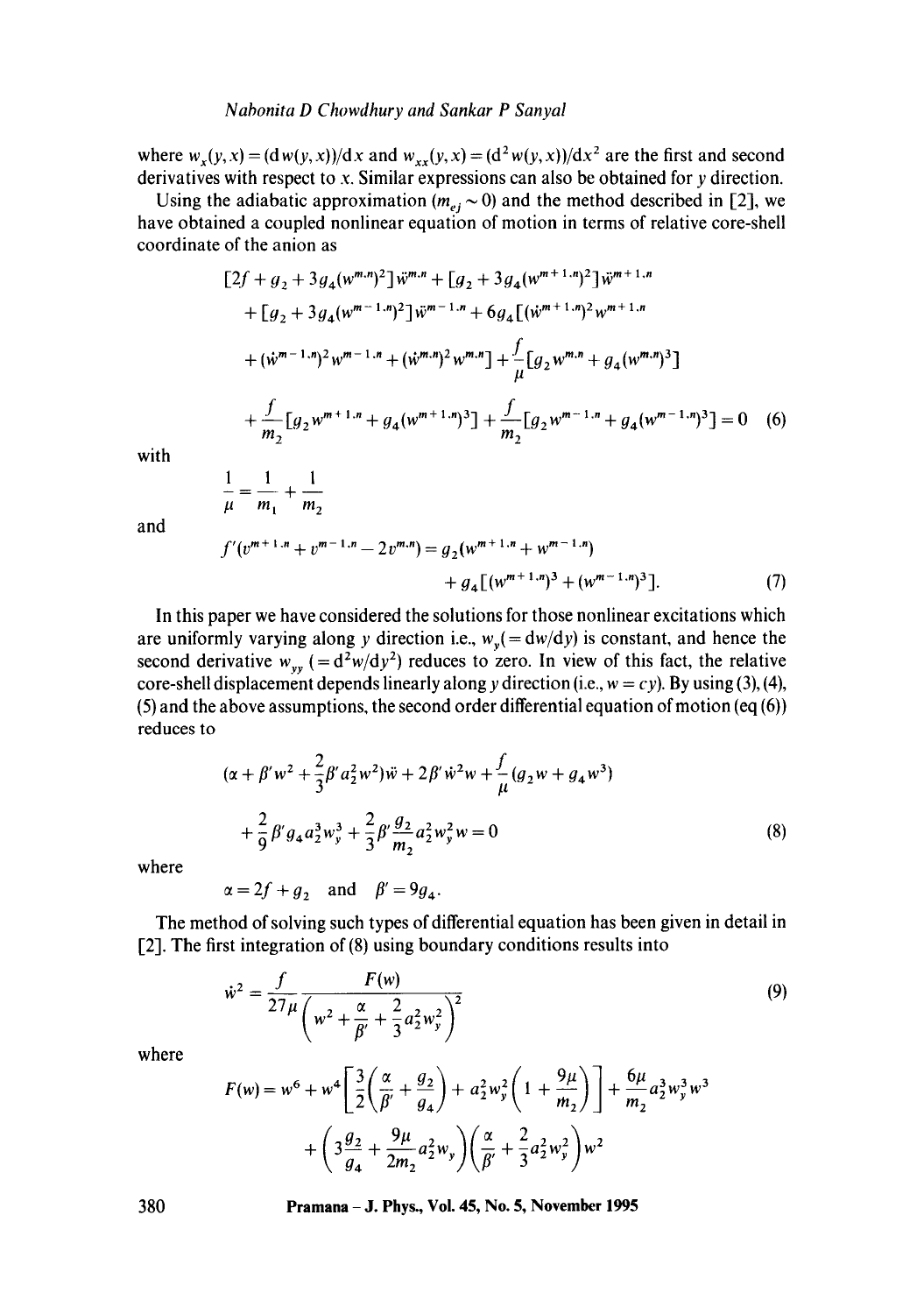*Nonlinear dynamics of a two-dimensional lattice* 

$$
+\frac{18\mu}{m_2}a_2^3w_y^3\bigg(\frac{\alpha}{\beta'}+\frac{2}{3}a_2^2w_y^2\bigg)-\lambda\hspace{1cm}(10)
$$

 $C_0$  and  $\lambda$  are the constants of integration and are defined in terms of initial root of the displacement  $w_0$ . The frequency is obtained from (9) by integrating it numerically and made temperature dependent by using the formula

$$
T = \frac{\mu}{NK_B} \sum_{n} \dot{w}_{1,n}^2.
$$
 (11)

The energy of the system at the turning point ( $w^{m,n} = \pm w_0$ ) can be obtained as

$$
E = \frac{1}{2f} \left[ (u_2^{m,n} - v^{m,n})^2 + (u_2^{m,n-1} - v^{m,n})^2 \right]
$$
  
+ 
$$
\frac{1}{2f'} \left[ (v^{m+1,n} - v^{m,n})^2 + (v^{m-1,n} - v^{m,n})^2 \right]
$$
  
+ 
$$
\frac{1}{2} g_2 (w^{m,n})^2 + \frac{1}{4} g_4 (w^{m,n})^4.
$$
 (12)

The energy expression is simplified by using  $(3)$ ,  $(4)$ ,  $(5)$  and  $(7)$ . The energy is obtained as a sixth order polynomial in  $w_0$ , and gives an asymmetric double-well with respect to displacement with a central hump shifted towards the less equilibrium state, as discussed in the next section.

#### **3. Results and discussion**

The values of the parameters are chosen as  $g_2/g_4 = -0.2$ ,  $\alpha/\beta' = 0.2$ ,  $\mu/m_2 = 0.1$  and  $a_2w_v = 0.02$  in order to get a double-well structure of the potential, so that the scope of the present analysis includes simple ferroelectric systems. The force constants  $f$ ,  $g_2$  ( < 0) and f' are in the unit of 10<sup>4</sup> g/s<sup>2</sup> and g<sub>4</sub>( > 0) is in the unit of 10<sup>22</sup> g/(cm<sup>2</sup> s<sup>2</sup>). The above values of the parameters are chosen, keeping in mind the conditions  $|g_2| \ll g_4$ and  $f < |g_2|$  to be obeyed for a double-well potential. The parameter  $\mu/m_2$  is a dimensionless quantity. The reduced mass  $\mu$  is taken to be small as compared to the unpolarizable ion at  $(m, n)$ th site since the unpolarizable ion has been assumed to be heavier and has less displacement as compared to the polarizable ion. The parameter  $a_2w_y$  is in unit of lattice constant. The small value of the parameter  $a_2w_y$  is sufficient enough to visualize the dynamics of the anisotropic two-dimensional array.

The energy of the two-dimensional (2D) lattice as a function of initial displacement  $w_0$  is shown in figure 2. An asymmetric double-well structure of the energy is obtained with a central hump shifted to one side and crosses the displacement axis at two different points. This fact decides the appearance of two characteristic temperatures, the critical temperature  $T_c$  and soft mode temperature  $T_s$  in an anisotropic twodimensional lattice, similar to the one already shown by Bishop [8] who has carried out molecular dynamics of weakly coupled 2D lattice.

In figure 3 we have plotted the square of the soft mode frequency as a function of dimensionless temperature  $(NK_B T/(g_2^2/g_4))$ . From this figure, it is evident that the minimum in the soft mode frequency does not occur at the transition temperature  $T_c$ ,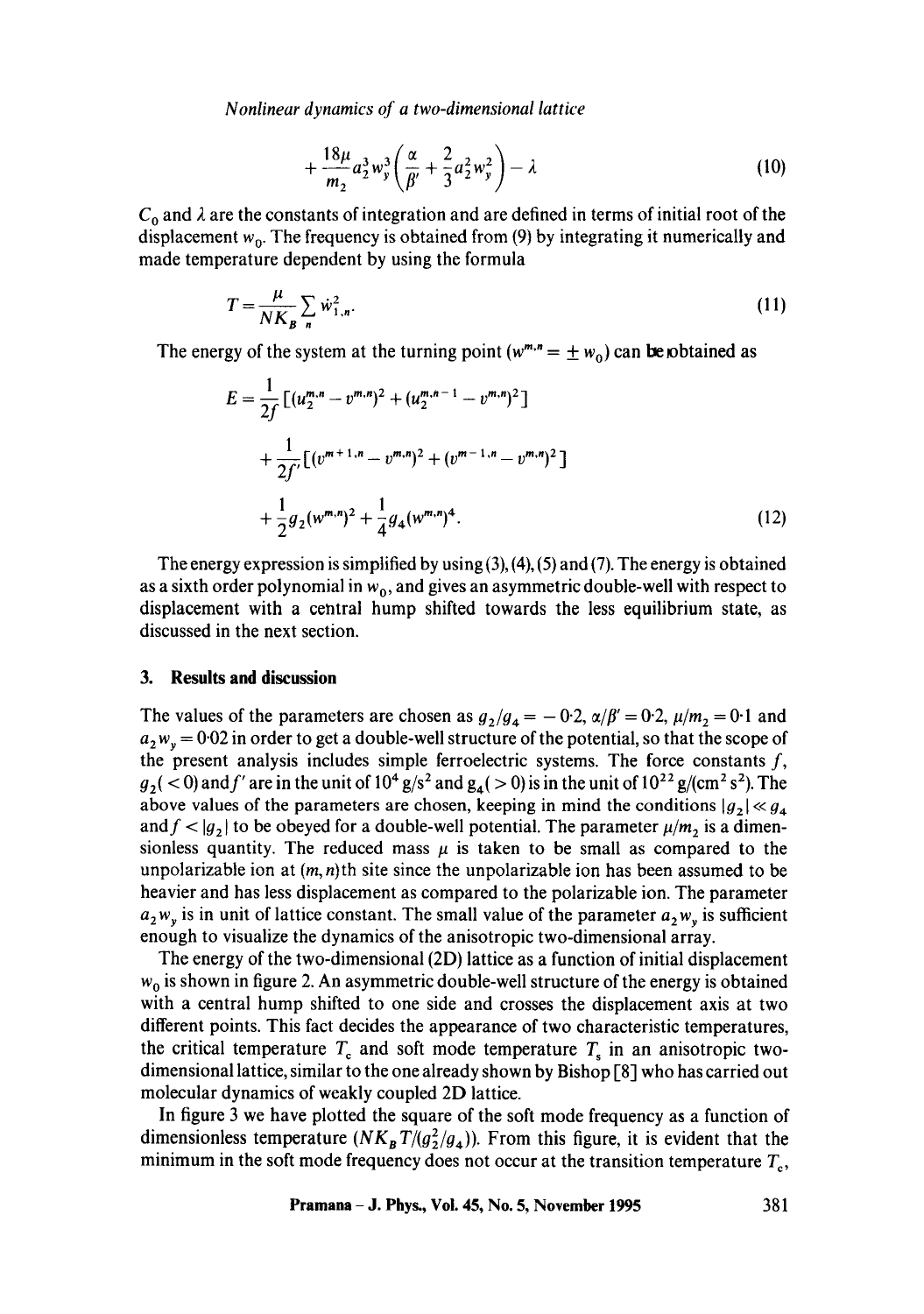

**Figure** 2. Energy of the two-dimensional lattice is plotted as a function of initial displacement  $w_0$ .

but at a temperature slightly greater than  $T_c$ , called soft mode temperature  $T_s$ . For temperatures much above  $T_s$ , the oscillations are completely across the asymmetric double-well resulting into an increase in frequency. In the temperature regime  $T < T_s$ , the particle can oscillate in either of the wells depending upon the equilibrium energy state (see figure 2). At very low temperature, the particle oscillates in either of the wells and remain localized leading to harmonic oscillation in this temperature regime  $(0 < T < T_c)$ . Instability in the frequency at  $T_c$  is obtained because of the reduction of the domain wall separation between the para- and ferro-electric phases, which increase the electron-phonon interactions in the 2D system. Complete minimum does not occur at  $T_c$  as there remains some localized region in one of the equilibrium states. As a result, the soft mode frequency increases for a while with displacement and then reduces to its minimum at  $T_s$ . The reduction of frequency at  $T_s$  is very sharp which indicates that one will obtain a singularity in the physical properties at  $T_s$  (and not at  $T_c$ ) for such a weakly coupled two-dimensional systems.

**382 Pramana - J. Phys., Vol. 45, No. 5, November 1995**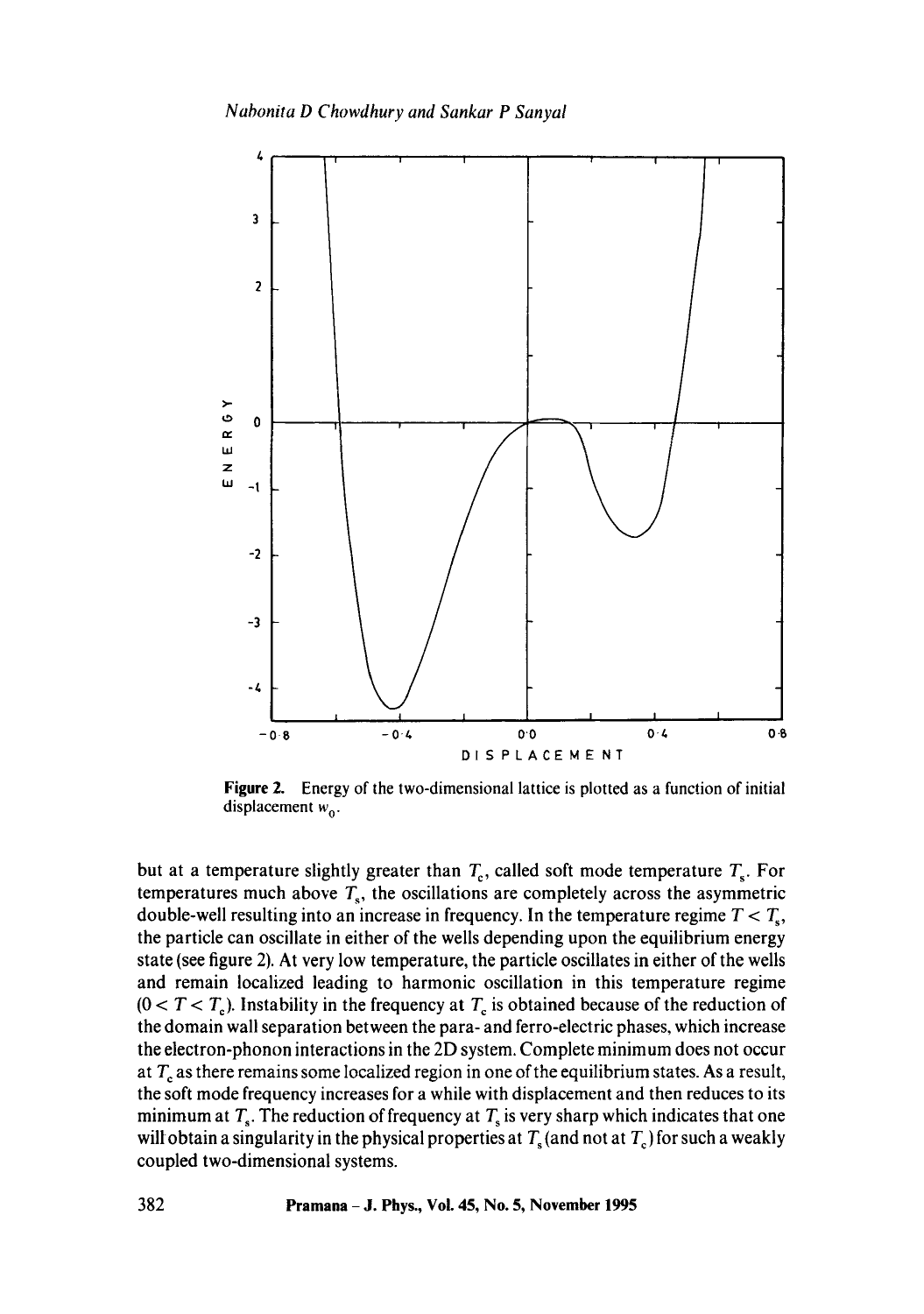

**Figure** 3. Square of the frequency of the 2D lattice versus dimensionless temperature  $(NK_{B}T/(g_{2}^{2}/g_{4}))$ .

Similar modelling of two-dimensional lattice with different types of ions at the alternate positions in the same column can be made, which leads to a somewhat simplified picture as the force constants between the shell of polarizable ion and core of cation along the chain and perpendicular to the chain will become nearly the same. This type of modelling of 2D lattice leads to only one transition temperature  $T_c$ , as the equation of motion is isotropic with respect to core-shell displacement of polarizable ion and hence no mode softening temperature  $T_s$ .

Our results have indicated that anisotropic 2D lattice (figure 1) shows interesting behaviour at the structural phase transition. These types of studies will help in the understanding of many recent experiments on the structural phase transition of hydrogen bonded macro-molecules [9] and quasi one-dimensional materials [10].

# **Acknowledgements**

One of the authors (NDC) acknowledges the award of research associateship of CSIR. The computational facilities were provided by DST. SPS acknowledges the career award of UGC and financial assistance from UGC, CSIR and DST, New Delhi.